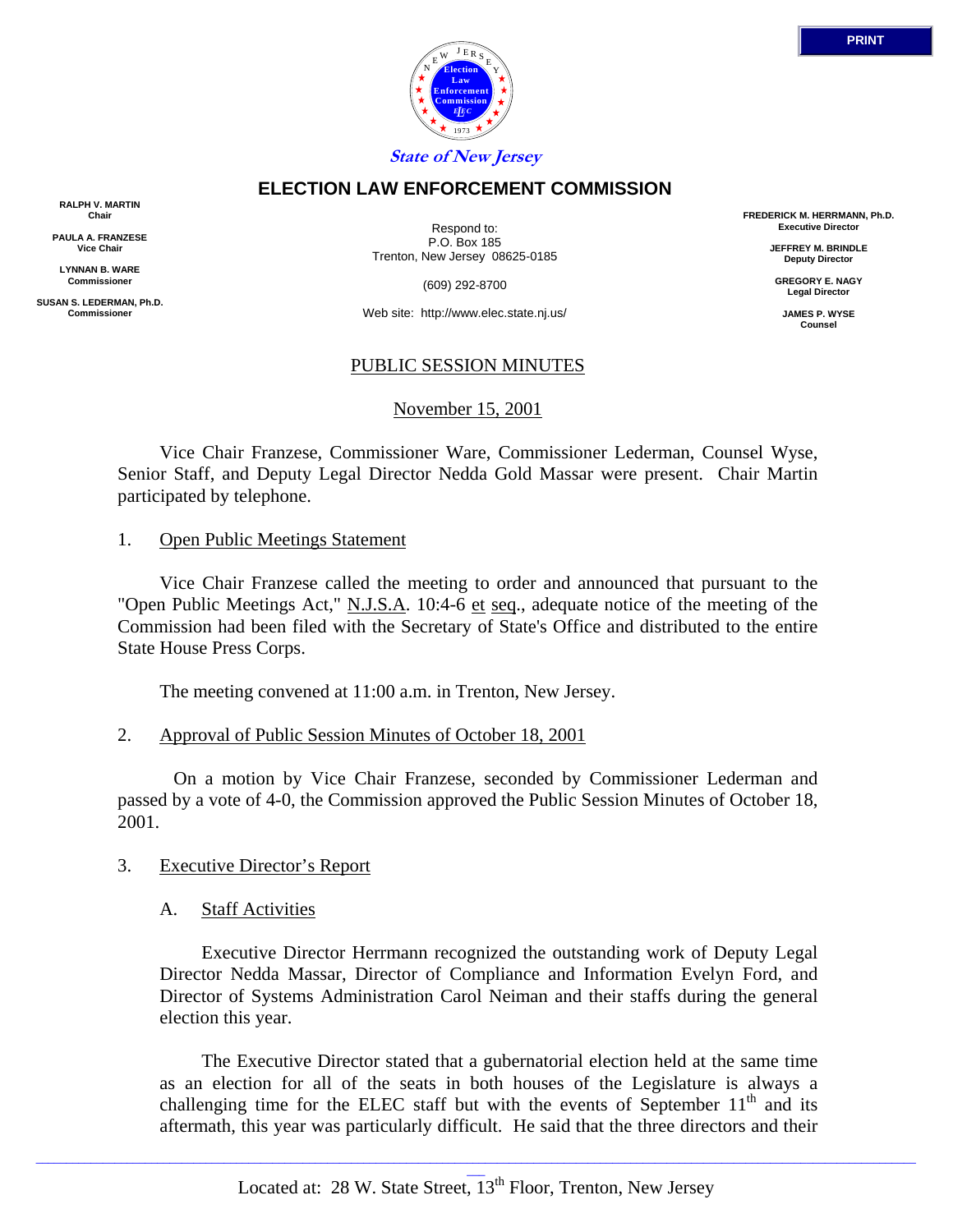staffs did an extremely competent job under the most trying circumstances and deserve special recognition at today's meeting.

 Executive Director Herrmann announced that a major change was made to ELEC's procedures for receiving candidate reports. He mentioned that because of the State police's new September 11<sup>th</sup> priorities, the Compliance Section was unable to use troopers to deliver candidate reports filed with the county clerks. The Executive Director said that an overnight mail system was substituted. He noted that this system will be used in the future. Executive Director Herrmann added that due to the anthrax scare at the Hamilton Post Office, the Compliance Section had to notify candidates through a mailing from the Edison Post Office to not use the mail for filing but to file with the county clerks, by overnight mail, or in person.

 According to Executive Director Herrmann, Representative Greg Vitali of Pennsylvania has reintroduced into his State Legislature a gubernatorial public financing bill modeled after the New Jersey program. He said that he has worked with Representative Vitali over the years, including testifying before the State Government Committee of the Pennsylvania House of Representatives on the New Jersey program. He noted that it is a great compliment to our program that Representative Vitali has chosen it as a model. Executive Director Herrmann informed the Commission that he will be meeting with Representative Vitali tomorrow to discuss how the New Jersey Public Financing Law worked during this year's election.

#### B. FY 2002 Budget Update

 The Executive Director reported that ELEC's operating budget for this fiscal year was set at \$3.1 million. He said, however, that a recent cut, due to the State's current budget situation, has resulted in \$180,000 being taken out of the Commission's \$360,000 equipment account. He added that this amount represents a 50% reduction. Moreover, continued Executive Director Herrmann, \$8,000 is being taken out of the \$10,000 travel account, representing an 80% reduction. Executive Director Herrmann stated that the equipment cut is particularly of concern due to the large amount of money involved and the fact that the money was going to be used to further ELEC's ongoing computerization initiative.

 According to Executive Director Herrmann, ELEC and all of state government, may be entering a more challenging era in which new ways will have to be found to maintain the highest standards for public service. The Executive Director said that the Commission has dealt with lean budget years in the past,and the staff is confident that ELEC can do so again. He added that any future plans for campaign finance reform should take into account the need for proper budgeting to administer and enforce the law.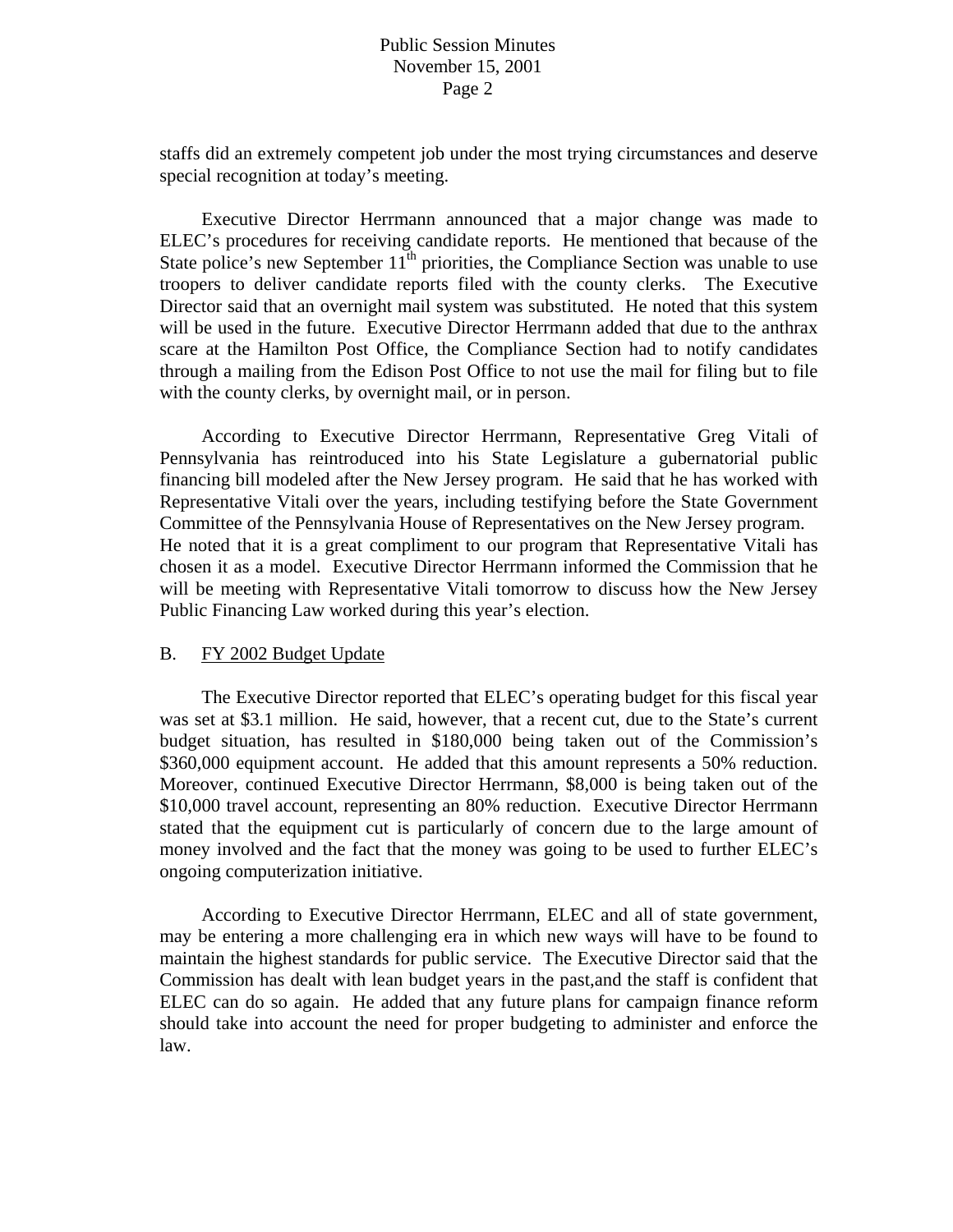## C. Future Meeting Schedule

 December 19, 2001 at 11:00 a.m. in Trenton. Executive Director Herrmann asked for approval of the 2002 Meeting Schedule

 On a motion by Vice Chair Franzese, seconded by Commissioner Lederman and passed by a vote of 4-0, the Commission approved the 2002 Commission Meeting Schedule.

## 4. Planning for Hearings Concerning the 2001 Public Financing Program

 A schedule for public hearings concerning the 2001 gubernatorial public financing program was proposed by Deputy Legal Director Massar. It was suggested that time be reserved for hearings at the February and March, 2002, regularly-scheduled Commission meetings in Trenton.

A tentative calendar reflecting preparations for the hearings was presented. It includes:

| December, 2001      | The compilation of a mailing list of individuals interested in<br>participating or attending the hearings.                                                         |
|---------------------|--------------------------------------------------------------------------------------------------------------------------------------------------------------------|
|                     | The filing of a notice of the hearings in late December with the<br>Office of Administrative Law for publication in the New Jersey<br>Register.                    |
| January, 2002       | The mailing of announcements to individuals on the mailing list,<br>requesting that potential witnesses call the Commission to indicate<br>that they will testify. |
| February, 2002      | The scheduling of the hearing at 11:15 a.m. at the regularly-<br>scheduled Commission meeting.                                                                     |
| <b>March</b> , 2002 | The scheduling of the hearing at 11:15 a.m. at the regularly-<br>scheduled Commission meeting.                                                                     |

 Commissioner Lederman suggested that staff reach out to individuals and groups, such as the PEW Charitable Foundation to attend.

 Chair Martin stated that the Commission has the best public financing program in the United States, and that we ought to direct individuals who wish to testify toward specific topics for discussion, rather than discussing the history of the program. Chair Martin suggested the Commission attempt to get definitive responses from people who will testify.

 Commissioner Lederman said that it is important, however, to hear views that would involve proposals for legislative action. The Commissioner said it may be helpful to hear this information.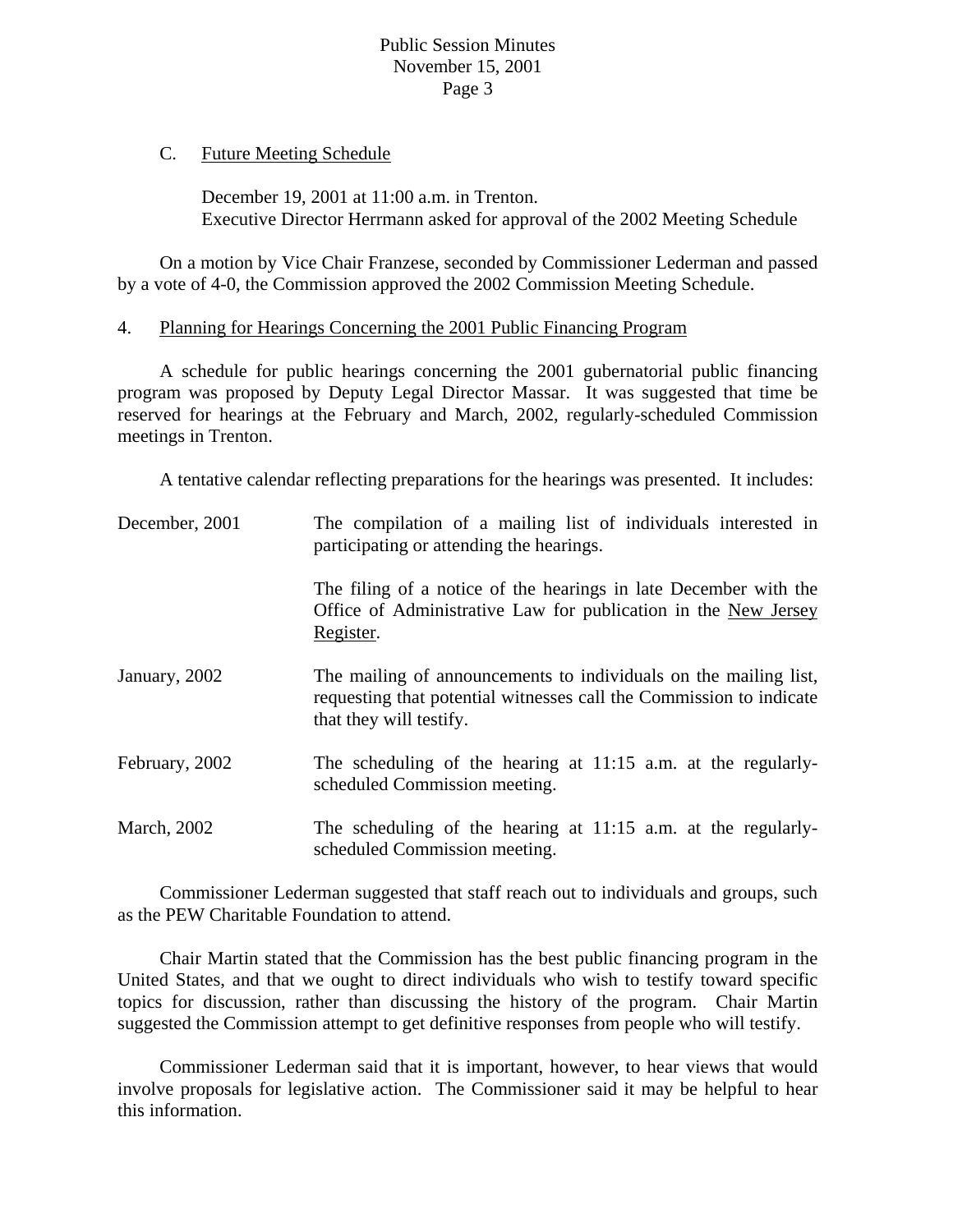On a motion by Vice Chair Franzese, seconded by Commissioner Ware, and passed by a vote of 4-0, the Commission adopted the Planning for Hearings Concerning the 2001 Public Financing Program.

#### 5. Report on 2001 Gubernatorial General Election Matching Fund Submissions

 Deputy Legal Director Massar presented a report to the Commission on matching fund submissions processed by the Public Financing staff since the last such report, dated October 17, 2001.

## Candidate Bret Schundler, Submissions 6, 7, and 8

 Staff has completed review of Candidate Schundler's sixth, seventh, and eighth submissions. As the result of these submissions, staff has deposited the \$5.6 million maximum in 2001 general election public matching funds into Candidate Schundler's public funds account.

Candidate McGreevey had received \$5.6 million in public funds earlier.

#### **Submission #6**

 Candidate Schundler's sixth submission, filed October 15, 2001, reported \$399,648.24 in net contributions eligible for match. Using the percentage certification process, approved by the Commission on July 11, 2001, staff deposited 80% of the anticipated public funds for Submission Six, that is \$639,437.18, on October 19, 2001. After complete review, staff determined that Candidate Schundler was entitled to receive matching funds totaling \$747,788.48 for Submission #6. Therefore, the \$108,351,30 balance of public funds for Submission #6 was deposited into his public funds account on October 26, 2001. Staff notes that the error rate on Submission #6 was five percent.

### **Submission #7**

 Candidate Schundler's seventh submission, filed October 22, 2001, reported \$454,202.76 in net contributions eligible for match. Using the percentage certification process, staff deposited 80% of the anticipated public funds for Submission Seven, that is \$726,724.42, on October 24, 2001. As a result of that deposit, Candidate Schundler had received matching funds totaling \$5,592,009.38.

 Staff completed its review of Candidate Schundler's seventh submission, but no additional public funds were deposited because he had already received the maximum in primary election matching funds. Staff notes that the error rate on Submission #7 was six percent.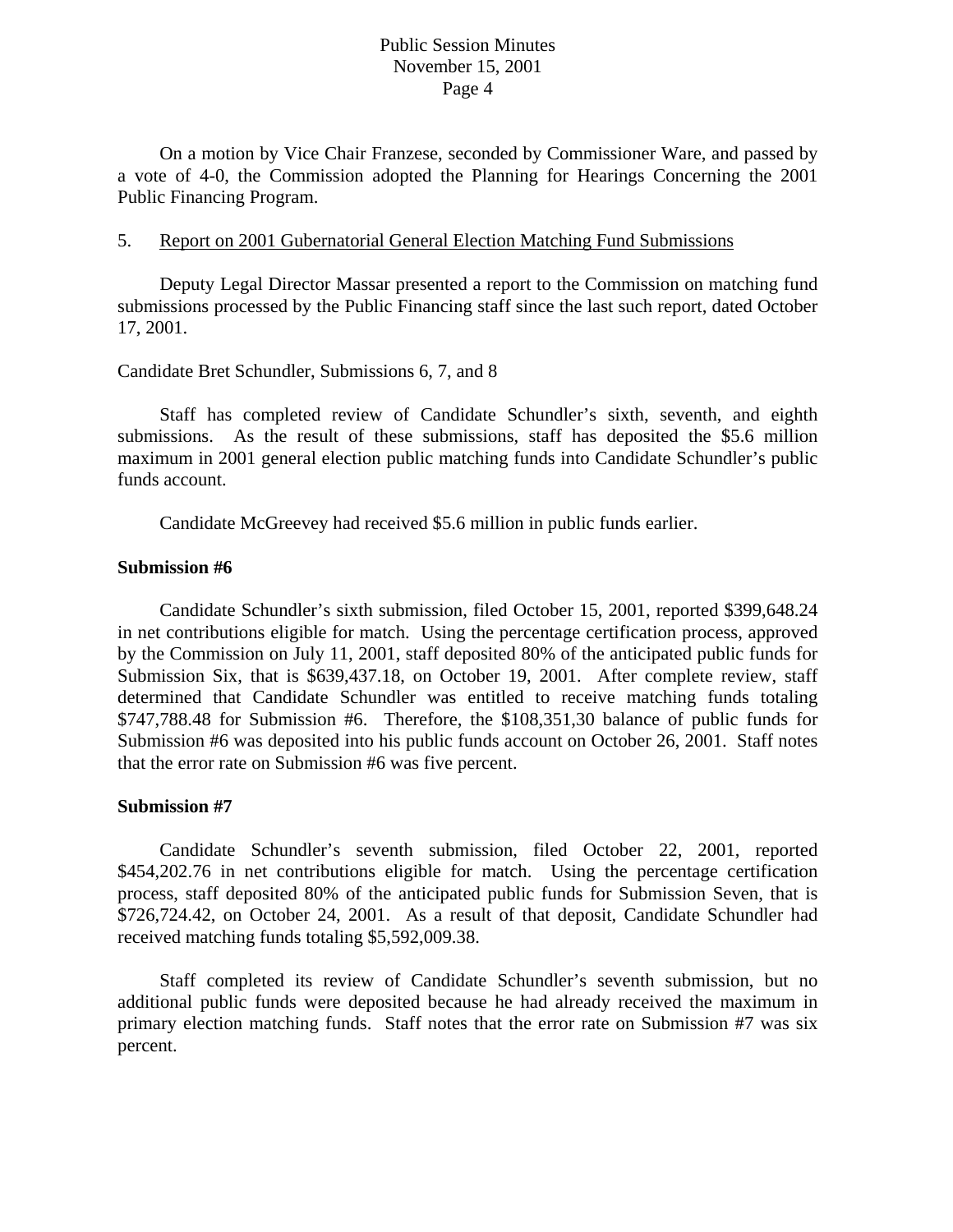### **Submission #8**

 Candidate Schundler's eighth submission, filed October 29, 2001, reported \$129,288.29 in net contributions eligible for match. On October 30, 2001, staff deposited matching funds totaling \$7,990.62, the amount necessary to reach the \$5.6 million public funds maximum for the 2001 general election. Staff has reviewed Candidate Schundler's eighth submission and determined that it contained \$107,488.29 in contributions eligible for match at the two-to-one ratio, an amount greater than the \$7,990.62 that was deposited for Submission #8.

 On a motion by Commissioner Lederman, seconded by Commissioner Ware and passed by a vote of 4-0, the Commission approved the reported distribution of public funds.

#### 6. Public Comment

Mr. Benjamin Walters addressed the Commission concerning his 1993 general election candidacy in a matter scheduled for Executive Session discussion. He stated that he accepted responsibility for the late filing of reports and asked that the Commission consider his personal and financial circumstances in deciding his case.

#### 7. Resolution to go into Executive Session

 On a motion by Vice Chair Franzese, seconded by Commissioner Ware and passed by a vote of 4-0, the Commission resolved to go into Executive Session to discuss the following matters, which will become public as follows:

- A. Final Decision Recommendations in violation proceedings which will not become public. However, the Final Decisions resulting from those recommendations will become public no later than 35 days after mailing.
- B. Investigative Reports of possible violations, which reports will not become public. However, any complaint generated as the result of an Investigative Report will become public no later than 50 days after mailing.

## 8. Return to Public Session

 Vice Chair Franzese congratulated Executive Director Herrmann on his receipt of the NORCOL 20<sup>th</sup> Anniversary Service Award.

On a motion by Commissioner Ware, seconded by Commissioner Lederman and passed by a vote of 4-0, the Commission voted to return to Public Session.